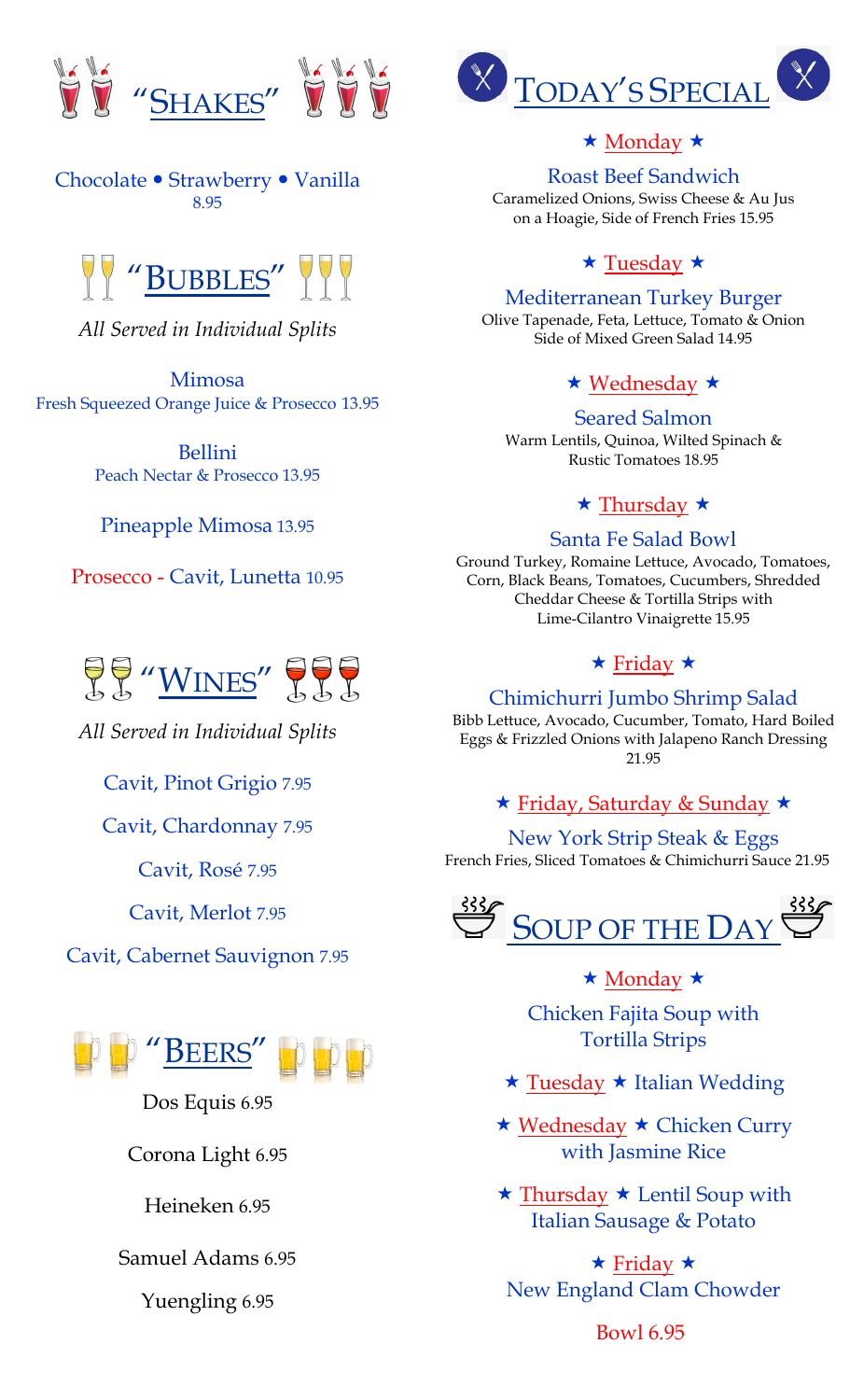Breakfast Served All Day



Lunch Starts 11:00 a.m.

# "The Beef Burger" \$14.95 "The Turkey Burger" \$14.95 "The Impossible Burger" \$18.95 "The Veggie Burger" \$14.95

Served with Lettuce, Tomato, Onion, Pickle and Potato Chips Served with choice of \* Potato Chips \* French Fries \* Side Salad \* Cole Slaw

**Wedge & Tomato**  \$10.95 Iceberg Lettuce, Sliced Tomatoes Crumbled Blue Cheese & Bacon add Grilled Chicken 4.95 add Beef or Veggie Burger 6.95 add Turkey Burger 7.95 add Jumbo Shrimp (3) 11.95

**Latin Salad** \$12.95 Avocado, Black Beans, Bacon, Garbanzos, and Tomato on Romaine Lettuce add Chicken or Tuna Salad 4.95 add Grilled Chicken 4.95 add Beef or Veggie Burger 6.95 add Turkey Burger 7.95 add Jumbo Shrimp (3) 11.95

American Blue Cheese Cheddar Feta Muenster Swiss Pepper Jack

\$1.95

#### **Cheese** The Toppings

Bacon 1.95 Avocado 2.50 Caramelized Onions 1.95 Sautéed Mushrooms 2.50 Fried Egg 1.95 Jalapeños 1.95

 $\overline{a}$ 

# "The Salad"

#### **Cobb Salad**  \$14.95

Chicken Breast, Hard Boiled Eggs, Tomatoes, Avocado, Bacon, Crumbled Blue Cheese & Choice of Dressing

**Caesar Salad** \$12.95 Romaine Lettuce, Parmesan, Croutons & Caesar Dressing add Chicken Salad 4.95 add Tuna Salad 1.95 add Grilled Chicken 4.95 add Beef or Veggie Burger 6.95 add Turkey Burger 7.95 add Jumbo Shrimp (3) 11.95

#### **Chef's Salad**  \$15.95

Ham, Turkey, Cheddar & Swiss Cheese, Tomato, Hard Boiled Egg, Cucumber with Romaine Iceberg Lettuce Choice of Dressing

#### **Greek Salad** \$13.95

Feta Cheese, Cucumber, Tomato, Onion, Kalamata Olives, Lettuce & Toasted Pita with Red Wine Vinaigrette add Chicken Salad 4.95 add Tuna Salad 1.95 add Grilled Chicken 4.95 add Jumbo Shrimp (3) 11.95

# "Salad Trio" Egg Salad, Tuna Salad & Chicken Salad \$14.95 Toasted Pita

# "The Sandwich" \$13.95

#### Served with Lettuce, Tomato, Onion, Pickle and Potato Chips

Substitutions for Potato Chips \$2.95  $*$  French Fries  $*$  Sweet Potato Fries  $*$  Side Salad  $*$  Fruit  $*$  Cole Slaw

American Blue Cheese

Muenster Pepper Jack

#### **Protein Cheese Bread**

Chicken Salad Egg Salad Tuna Salad Grilled Chicken Breast Roasted Turkey Breast \$1.95

Cheddar Feta

Swiss

Multi-Grain Rye White Bun Tortilla Wrap

# PLATE SHARING CHARGE 2.95 ON ANY ITEM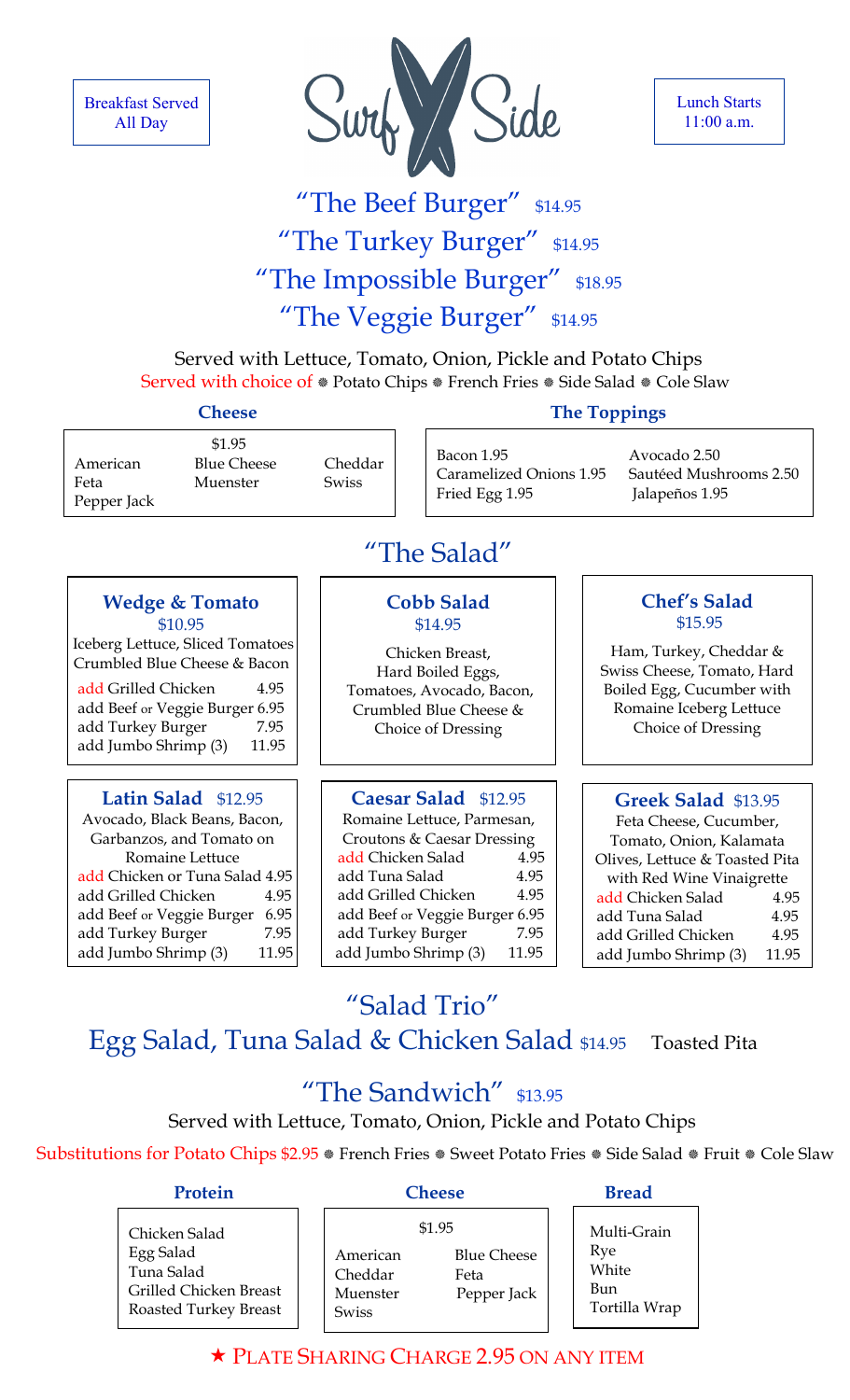# "The Lunch Favorites"

Served with Pickle and Potato Chips

Substitutions for Potato Chips \$2.95 \* French Fries \* Sweet Potato Fries \* Side Salad \* Fruit \* Cole Slaw

#### **Grilled Chicken Burrito** \$14.95

Mexican Cheese, Rice & Beans with Side of Guacamole, Pico de Gallo

#### **Albacore Tuna Melt**  \$14.95

Tuna Salad with Cheddar Cheese on Rye Bread add Tomato 1.00

#### **Chicken Quesadilla**  \$14.95

Mexican Cheese Peppers and Onions Side of Guacamole & Pico de Gallo

#### **Pulled Pork Sandwich** \$15.95

Served with Cole Slaw, Pickle and Onion Ring

### **Fish Tacos** \$16.95

Mahi Mahi, Cabbage, Monterey Jack, Queso Fresco with Side of Guacamole, Pico de Gallo & Tortilla Chips

#### **Chicken Melt**  \$14.95

Pulled Chicken Breast, Avocado & Tomato with Melted Monterey Jack & Cheddar Cheese

#### **Grilled Cheese**  \$11.95

American Cheese on White Toast with Tomato Soup add Bacon 2.00 add Tomato at no charge

#### **Patty Melt** \$15.95 Beef or Turkey

Caramelized Onions, Muenster Cheese on Toasted White Bread

# Soup Favorites

Roasted Tomato 7.95

Chili *Cheese, Onions & Sour Cream* 8.95

#### **Crispy Chicken Wrap**  \$14.95

Lettuce, Tomatoes, Bacon, Avocado & Ranch Dressing

### **Reuben**

\$15.95 Corned Beef, Sauerkraut, Swiss Cheese & Thousand Island Dressing on Rye Toast

#### **Turkey Club**  \$15.95

Avocado, Bacon, Lettuce, Sprouts, Tomato, Muenster on Multi Grain Bread

#### **Classic B.L.T.**  \$11.95

Bacon, Lettuce and Tomato on White Bread

## Side Orders

| <b>French Fries</b>       | 595  |
|---------------------------|------|
| <b>Sweet Potato Fries</b> | 6.95 |
| <b>Onion Rings</b>        | 6.95 |
| Chips                     | 2.25 |
| Fruit                     | 6 95 |

# "The Basic Two Organic Eggs"

Served with Home Fries or Arugula Salad and Toast \$8.95  $*$  add an Egg 2.50

# "Make your own Three Egg Omelet or Scramble"

Served with Home Fries or Arugula Salad and Toast \$9.95  $Egg$  Whites 2.50  $*$  add an Egg 2.50

#### **Add Veggie**

**\$.95 per item**  Jalapeños Kalamata Olives Mushrooms Onions Peppers Spinach Tomatoes

#### **Add Cheese**

- **\$1.95**  American Cheddar Feta Monterey Jack Muenster Pepper Jack Swiss
- **Add Protein \$1.95 per item**  Bacon Chicken Breast Ham Chicken Sausage Pork Sausage

# "Power Start"

Scrambled Egg Whites with Chicken Breast, Tomatoes, Spinach & Mushrooms Served with Arugula Salad or Home Fries and Multi-Grain Toast \$14.95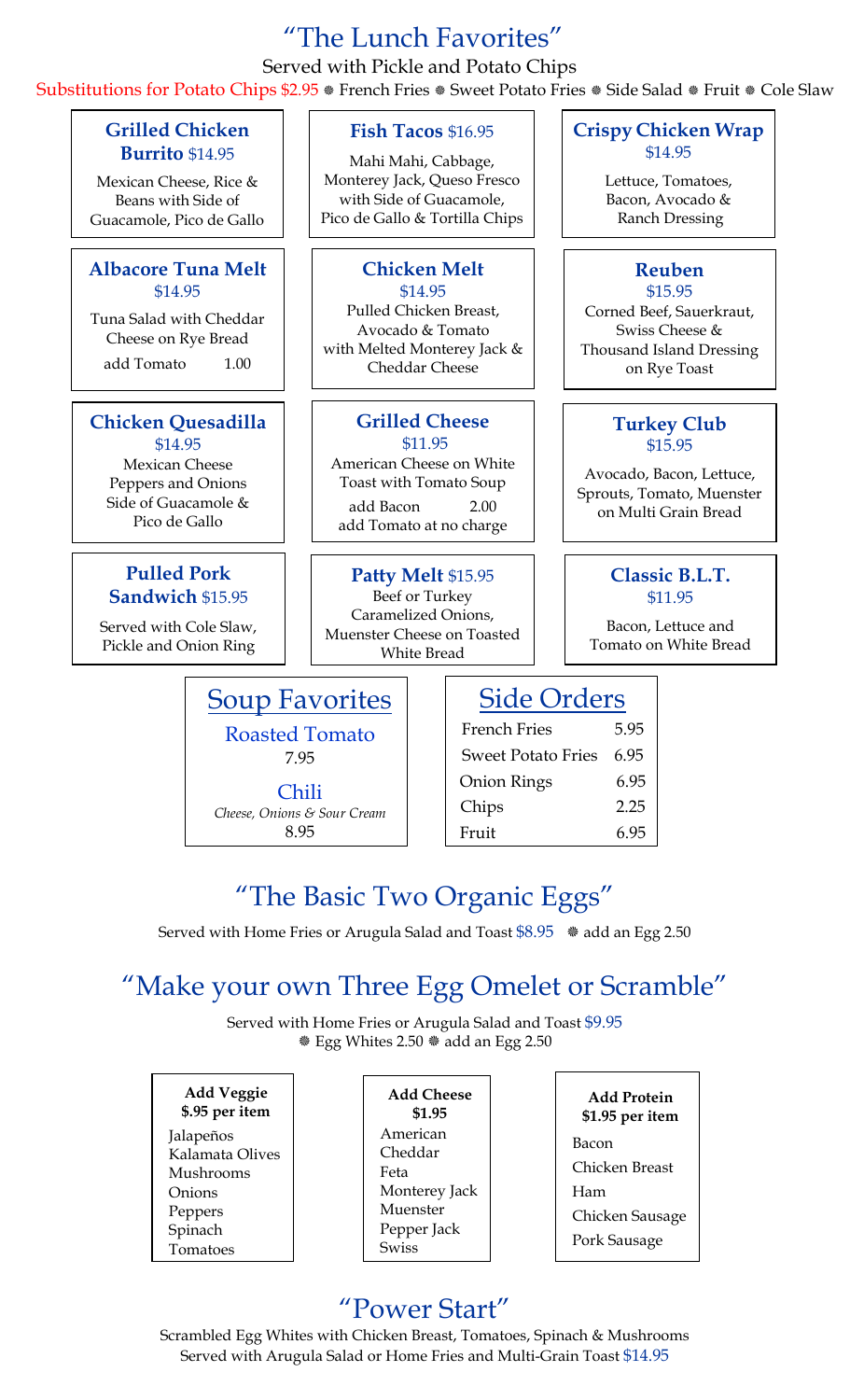# "Avocado Toast"

 Guacamole Mash on Multi Grain Bread, Topped with Two Poached Organic Eggs Served with a Side of Pico de Gallo and Arugula Salad \$14.95

# "The Benedicts" Served with Home Fries or Arugula Salad

#### \*\*\* **Palm Beacher** \$17.95

Poached Eggs and Smoked Salmon on English Muffin. Topped with Béarnaise Sauce

### **Classic** \$15.95

Poached Eggs and Canadian Bacon on English Muffin. Topped with Hollandaise Sauce

### **Florentine** \$15.95

Poached Eggs, Grilled Tomato and Spinach on English Muffin. Topped with Hollandaise Sauce

### **Malibu** \$15.95

Poached Eggs, Avocado & Turkey Breast on English Muffin. Topped with Hollandaise Sauce

### **Veggie** \$15.95

Poached Eggs, Grilled Tomato & Avocado on English Muffin. Topped with Hollandaise Sauce

# "Pancakes and French Toast"

**Pancakes Regular** \$9.95 **Short Stack \$8.95** 

**Blueberry Pancakes Regular** \$12.95 **Short Stack \$10.95** 

# **Texas Cut**

**French Toast** \$10.95 Top with Strawberries 3.00 Pure Maple Syrup 3.00

**\$2.95** 

**Pure Maple Syrup Top with Strawberries Top with Blueberries Top with Chocolate Chips** 

# "More Breakfast Favorites"

#### **Egg Burrito Wrap**  \$11.95

Scrambled Eggs, Black Beans, Mexican Cheese & Salsa Served with Home Fries and Sour Cream

#### **Dan's Breakfast Sandwich** \$11.95

Fried Egg, Avocado, Grilled Tomato, American Cheese on Toasted Multi Grain Bread

#### **Egg & Cheddar on English Muffin** \$8.95

Bacon, Ham or Sausage & Home Fries Served on a Bagel \$10.95

#### \*\*\* **Smoked Salmon**  \$19.95

Cream Cheese, Toasted Bagel, Tomatoes, Onions, Capers and Hard Boiled Egg

**Granola**  \$9.95

Served with Berries and Greek Yogurt

**Steel Cut Oatmeal**  \$7.95

With Golden Raisin, Walnuts and Brown Sugar \$9.95

# Side Orders **Iuices**

| Bacon                        | 3.95 |  |
|------------------------------|------|--|
| Canadian Bacon               | 3.95 |  |
| Organic Chicken Sausage 3.95 |      |  |
| Pork Sausage                 | 4.95 |  |

#### Cottage Cheese 4.95 Fruit 4.95 English Muffin 2.95 Bagel & Cream Cheese 4.95

### **Cheerios**  \$5.95

**Raisin Bran or** 

Top with Strawberries 3.00

| Fresh Fla. Orange 4.95/6.95 |      |
|-----------------------------|------|
| Apple Juice                 | 4.00 |
| Cranberry Juice             | 4.25 |
| Tomato Juice                | 4.00 |